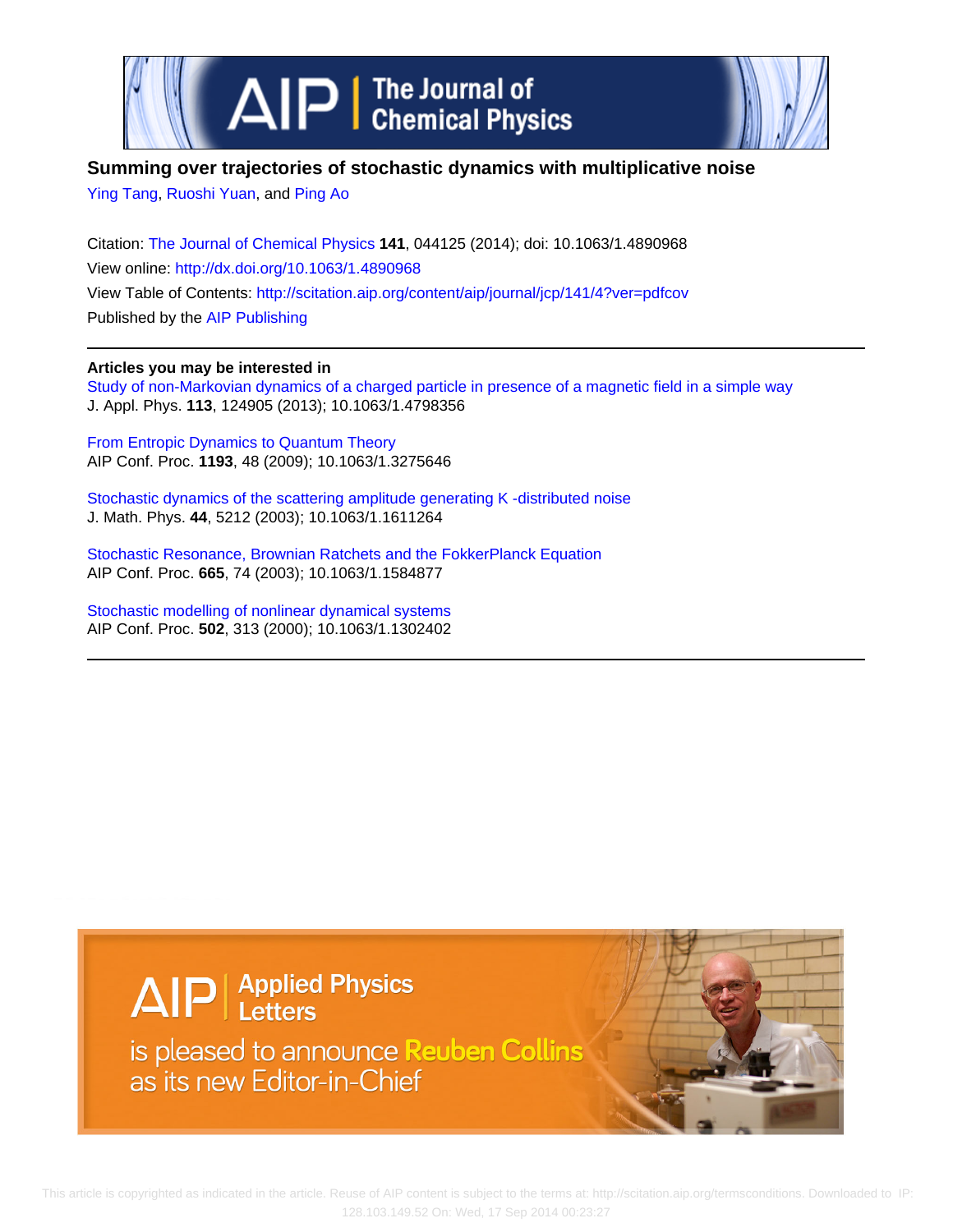

# **[Summing over trajectories of stochastic dynamics with multiplicative noise](http://dx.doi.org/10.1063/1.4890968)**

Ying Tang,<sup>1,2[,a\)](#page-1-0)</sup> Ruoshi Yuan,<sup>3</sup> and Ping Ao<sup>1,2[,b\)](#page-1-1)</sup>

<sup>1</sup>*Department of Physics and Astronomy, Shanghai Jiao Tong University, Shanghai 200240, China* <sup>2</sup>*Key Laboratory of Systems Biomedicine Ministry of Education, Shanghai Center for Systems Biomedicine, Shanghai Jiao Tong University, Shanghai 200240, China*

<sup>3</sup>*School of Biomedical Engineering, Shanghai Jiao Tong University, Shanghai 200240, China*

(Received 21 April 2014; accepted 11 July 2014; published online 30 July 2014)

We demonstrate that previous path integral formulations for the general stochastic interpretation generate incomplete results exemplified by the geometric Brownian motion. We thus develop a novel path integral formulation for the overdamped Langevin equation with multiplicative noise. The present path integral leads to the corresponding Fokker-Planck equation, and naturally generates a normalized transition probability in examples. Our result solves the inconsistency of the previous path integral formulations for the general stochastic interpretation, and can have wide applications in chemical and physical stochastic processes. *© 2014 AIP Publishing LLC*. [\[http://dx.doi.org/10.1063/1.4890968\]](http://dx.doi.org/10.1063/1.4890968)

# **I. INTRODUCTION**

The path integral formulation is essential to applications in chemical and physical processes, such as sampling the rare events and determining the most probable path. $1-7$  $1-7$  The clas-sical Onsager-Machlup function<sup>[8](#page-7-2)</sup> and its generalization<sup>9–[12](#page-7-4)</sup> are applied successfully to the system with additive noise.<sup>[2,](#page-7-5)[4](#page-7-6)</sup> However, for the system with multiplicative noise, previous works on constructing the path integral for the general stochastic interpretation<sup>13[–15](#page-7-8)</sup> (called the  $\alpha$ -interpretation) are still controversial. While the uniqueness of the action function in the path integral is claimed, $13$  it contradicts to the fact that different interpretations lead to corresponding different processes in the Langevin formulation.<sup>[16](#page-7-9)</sup> Besides, though the path integral in Refs. [14](#page-7-10) and [15](#page-7-8) depends on the stochastic interpretation, we find that the obtained transition probability is incomplete for the general stochastic interpretation when applying their path integral formula to the geometric Brownian motion.

This controversy on the path integral formulation for the system with multiplicative noise can be traced back to an ambiguity in choosing the integration method for the overdamped Langevin dynamics, which leads to different stochastic interpretations[.16](#page-7-9) In this paper, we provide an alternative way to construct the path integral formulation for the overdamped Langevin equation under the *α*-interpretation. Our main result, Eq. [\(9\),](#page-2-0) leads to transition probabilities directly obeying the conservation law for general stochastic interpretations, which is exemplified by the Ornstein-Uhlenbeck process and the geometric Brownian motion. The present path integral formulation depends on *α*, and it can also generate the corresponding *α*-interpretation Fokker-Planck equation.[17](#page-7-11) As our formulation of path integral starts from the corresponding Langevin equation of the equivalent Stratonovich's form, our result is consistent with ordinary calculus, and thus is convenient for applications.

Generally, the choice of the stochastic interpretation depends on the system under study. Ito's is widely used in mathematical economics.<sup>[18](#page-7-12)</sup> Stratonovich's is popular in physics<sup>[19](#page-7-13)</sup> in order to correctly describe gauge-invariant quan-tum dynamics.<sup>20</sup> The fluctuation theorems<sup>21–[30](#page-8-0)</sup> can give accurate estimations on free energy changes only under anti-Ito's.<sup>31</sup> The experiments also show different preferable stochastic interpretations. The experiment conducted by the analog simulator shows that Stratonovich's is preferable,<sup>[32](#page-8-2)</sup> while force measurements<sup>33</sup> and drift measurements<sup>34</sup> on a Brownian particle near a wall suggest that the system favors anti-Ito's,  $35-39$  to ensure the Boltzmann-Gibbs distribution for the final steady state. Thus, the present path integral formulation for the general stochastic interpretation is practical for applications to see which stochastic interpretation is preferable, and can be tested experimentally.

This paper is organized as follows. In Sec. [II,](#page-1-2) we provide the path integral formulation and discuss its relation with the previous path integral frameworks. In Sec. [III,](#page-3-0) we generate the corresponding Fokker-Planck equation from the present path integral formulation. In Sec. [IV,](#page-3-1) we obtain the transition probabilities for the Ornstein-Uhlenbeck process and the geometric Brownian motion under the general stochastic interpretation. In Sec. [V,](#page-4-0) we summarize our work. In Appendix [A,](#page-5-0) we list the previous path integral frameworks for the general stochastic interpretation and apply them to the geometric Brownian motion to show the difference with our result. In Appendix  $\bf{B}$ , we develop an equivalent form of the path integral formulation in the main text. In Appendix  $C$ , we generalize our path integral formula to multidimensional case.

# <span id="page-1-2"></span>**II. PATH INTEGRAL FORMULATION**

For convenience, we start from the one-dimensional overdamped Langevin equation with multiplicative noise

0021-9606/2014/141(4)/044125/8/\$30.00 **141**, 044125-1 © 2014 AIP Publishing LLC

<span id="page-1-3"></span>

 $\dot{x} = f(x) + g(x)\xi(t),$  (1)

<span id="page-1-0"></span>a)Electronic mail: [jamestang23@gmail.com](mailto: jamestang23@gmail.com)

<span id="page-1-1"></span>b)Electronic mail: [aoping@sjtu.edu.cn](mailto: aoping@sjtu.edu.cn)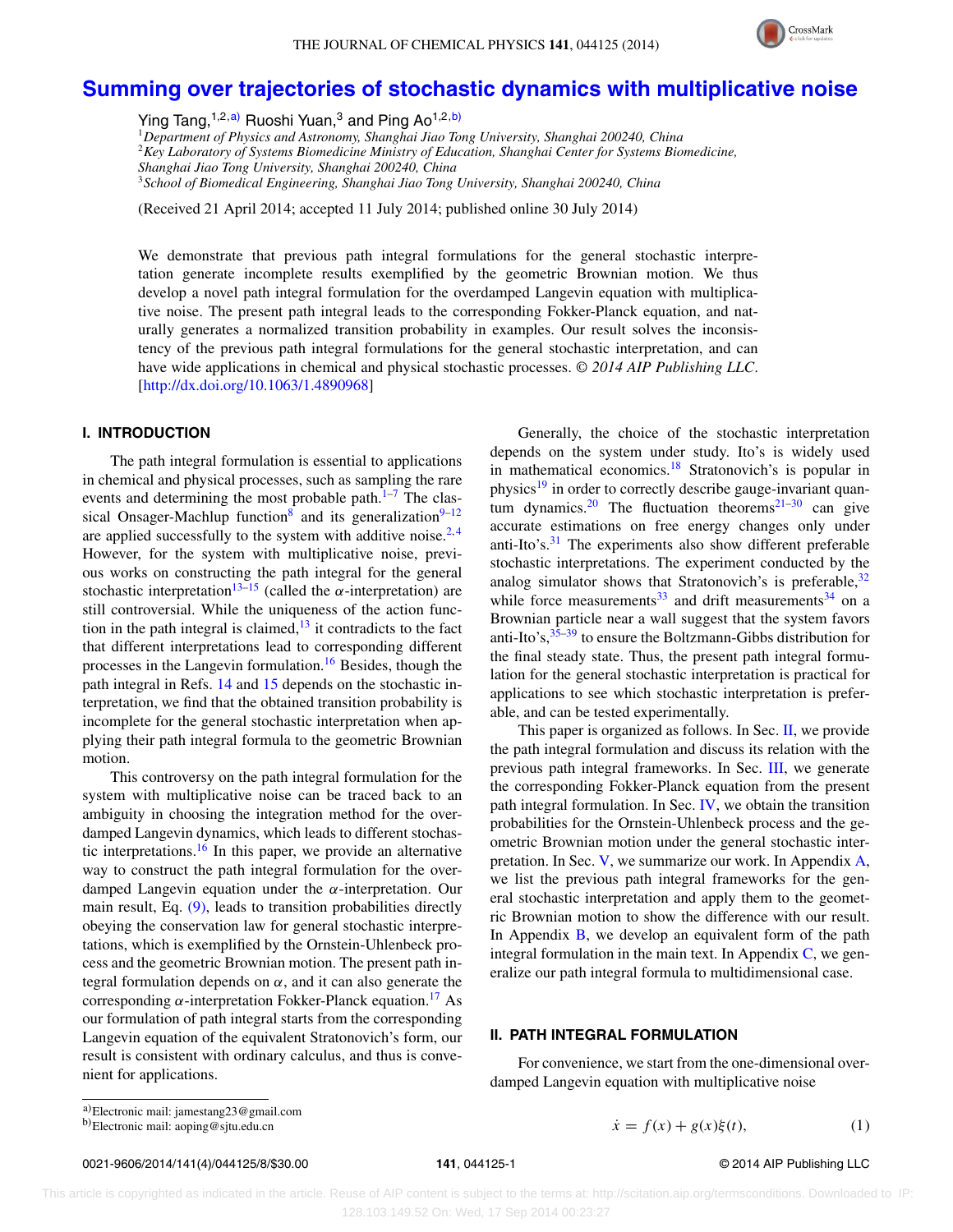where  $x$  denotes the position,  $\dot{x}$  denotes its time derivative,  $f(x)$  is the drift term, and  $g(x)\xi(t)$  models the stochastic force. Here,  $\xi(t)$  is a Gaussian white noise with  $\langle \xi(t) \rangle = 0$ ,  $\langle \xi(t)\xi(t') \rangle = \epsilon \delta(t - t')$  and the average is taken with respect to the noise distribution. The positive constant  $\epsilon$  describes the strength of the noise, corresponding to  $k_B T$  in physical systems. For this Langevin equation, an ambiguity in choosing the integration method leads to different stochastic interpretations and a general notation is the  $\alpha$ -interpretation.<sup>[17](#page-7-11)</sup> The values  $\alpha = 0$ ,  $\alpha = 1/2$ , and  $\alpha = 1$  correspond to Ito's, Stratonovich's, and anti-Ito's, respectively. If starting from the second order Langevin equation with a variable friction coefficient, different approximation methods can also give the overdamped Langevin equation with various stochastic interpretations.  $39,40$  $39,40$ 

For the overdamped Langevin equation under the *α*interpretation, by modifying the drift term, we have its Stratonovich's form<sup>[16](#page-7-9)</sup>

$$
\dot{x} = f(x) + \left(\alpha - \frac{1}{2}\right)g'(x)g(x) + g(x)\xi(t),\tag{2}
$$

where the superscript prime denotes the derivative to *x*. The advantage of using this Stratonovich's form is that ordinary calculus rule can be simply applied. $41$  Then, this equation can be transformed to be a Langevin equation with a additive noise by a change of variable  $q = H(x)$  with  $H'(x)$  $= 1/g(x),$ <sup>[13](#page-7-7)</sup>

$$
\dot{q} - h(q) = \xi(t),\tag{3}
$$

where we have introduced an auxiliary function,

$$
h(q) = \frac{f(H^{-1}(q))}{g(H^{-1}(q))} + \left(\alpha - \frac{1}{2}\right) g'(H^{-1}(q)).
$$
 (4)

To get the transition probability for Eq.  $(3)$ , we first discretize the time into *N* segments:  $t_0 < t_1 < \cdots < t_{N-1} < t_N$ with  $\tau = t_n - t_{n-1}$  small and let  $q_n = q(t_n)$ . For the sake of consistency, as we have chosen the equivalent Stratonovich's form, the corresponding discretized Langevin equation needs the mid-point discretization

$$
q_n - q_{n-1} - \left[ \frac{h(q_n) + h(q_{n-1})}{2} \right] \tau = W_n - W_{n-1}, \quad (5)
$$

where  $W(t)$  is the Wiener process given by  $dW(t) = \xi(t)dt$ . Thus, the Jacobian for the variable transformation between  $q(t)$  and  $W(t)$  is

$$
J \approx \exp\left[-\frac{\tau}{2}\sum_{n=1}^{N-1}\frac{dh(q_n)}{dq_n}\right].
$$
 (6)

With the conditional probability functional of the Wiener process $11, 16$  $11, 16$  $11, 16$ 

$$
P(W_N t_N | W_0 t_0) = \int_{W_0}^{W_N} \mathcal{D}W \exp\left(-\int_{t_0}^{t_N} \frac{1}{2} \dot{W}^2 dt\right), \quad (7)
$$

where the Wiener measure is defined as  $\int_{W_0}^{W_N} \mathcal{D}W$  $\frac{1}{2\pi i}$   $\prod_{n=1}^{N-1} \int \frac{dW_n}{2\pi i}$ . By changing the measure from  $DW$  to  $Dq$ , the path integral formulation for Eq. [\(3\)](#page-2-1) is obtained

<span id="page-2-2"></span>
$$
P(q_Nt_N|q_0t_0)
$$

$$
= \int_{q_0}^{q_N} Dq \exp\left\{-\int_{t_0}^{t_N} \left[\frac{1}{2\epsilon}(\dot{q}-h)^2 + \frac{1}{2}\frac{dh}{dq}\right]dt\right\}, \tag{8}
$$

where  $\int_{q_0}^{q_N} \mathcal{D}q \doteq \lim_{N \to \infty} \frac{1}{\sqrt{2\pi}}$  $\frac{1}{2\pi\tau\epsilon}$   $\prod_{n=1}^{N-1}$   $\int \frac{dq_n}{\sqrt{2\pi\tau\epsilon}}$ . The integral of the action function on the exponent obeys ordinary calculus due to the mid-point discretization and the last term comes from the Jacobian. We mention that another full derivation of Eq.  $(8)$  from Eq.  $(3)$  can be found in Ref. [42.](#page-8-9)

By changing the variable reversely:  $x = H^{-1}(q)$  with  $dx/dq = g(x)$ , we get the path integral for Eq. [\(1\)](#page-1-3) under the *α*-interpretation,

<span id="page-2-0"></span>
$$
P(x_N t_N | x_0 t_0)
$$
  
= 
$$
\int_{x_0}^{x_N} \mathcal{D}x \exp \left\{-\int_{t_0}^{t_N} \left[\frac{1}{2g^2 \epsilon} \left(\dot{x} - f - \left(\alpha - \frac{1}{2}\right) g' g\right)^2 + \frac{g}{2} \left(\frac{f}{g} + \left(\alpha - \frac{1}{2}\right) g'\right)'\right] dt\right\},
$$
 (9)

where  $\int_{x_0}^{x_N} \mathcal{D}x \doteq \lim_{N \to \infty} \frac{1}{\sqrt{2\pi \tau \epsilon}}$  $\frac{1}{2\pi\tau\epsilon g(x_N)}$   $\prod_{n=1}^{N-1} \int \frac{dx_n}{\sqrt{2\pi\tau\epsilon g(x_n)}}$ . The action function is dimensionless because  $\epsilon$  has the same dimension as energy. Though the Jacobian term comes from the measure transformation and does not belong to the conventional action part, it is usually included in the action function for applications.

<span id="page-2-1"></span>The path integral formulation for the case with multiplicative noise may not be absolute continuous in mathematical definition.[43](#page-8-10) However, we will show that the semi-classical method can still be applied with the present path integral to get a correct transition probability in examples, including the case with multiplicative noise. For the case with additive noise, Eq. [\(9\)](#page-2-0) degenerates to be

<span id="page-2-3"></span>
$$
P(x_N t_N | x_0 t_0)
$$
  
=  $\int_{x_0}^{x_N} \mathcal{D}x \exp \left\{-\int_{t_0}^{t_N} \left[\frac{1}{2g^2 \epsilon} (\dot{x} - f)^2 + \frac{1}{2} f'\right] dt\right\}$ . (10)

We remark that though we use the equivalent Stratonovich's form above, the path integral Eq. [\(9\)](#page-2-0) is for the Langevin equation [\(1\)](#page-1-3) under the *α*-interpretation. Our result Eq. [\(9\)](#page-2-0) can also be obtained by generalizing the result in Ref.  $42$  to be applicable to the  $\alpha$ -interpretation. We will also use other types of equivalent Langevin equations with the corresponding stochastic interpretation to construct the path integral formulation in Appendix [B.](#page-6-0) The chosen stochastic interpretation in turn assigns a corresponding discretized scheme for the path integral. For example, the mid-point discretization should be used for the action function under the Stratonovich's form, and the *α*-type discretization (at the point  $\alpha x_n + (1 - \alpha)x_{n-1}$  in each interval) is needed for the *α*-form. These forms with the consistent stochastic interpretation are equivalent. Thus, one can choose any specific form in applications for the convenience of numerical calculations. This indicates that a particular numerical method can be

 This article is copyrighted as indicated in the article. Reuse of AIP content is subject to the terms at: http://scitation.aip.org/termsconditions. Downloaded to IP: 128.103.149.52 On: Wed, 17 Sep 2014 00:23:27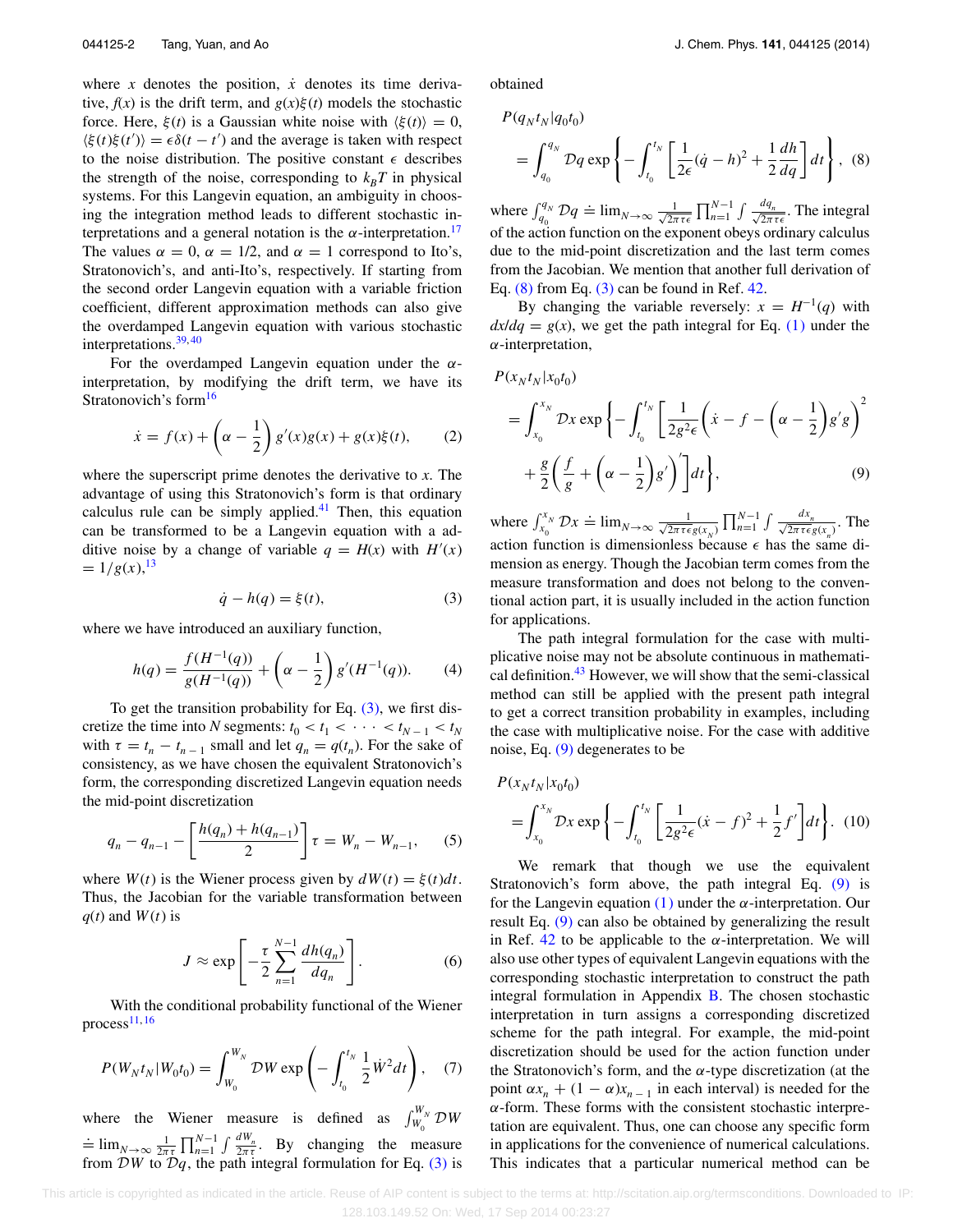adopted with adding the corresponding drift term to achieve the physically preferable stochastic interpretation.

When integrating the action function, we should keep using the stochastic calculus rule consistent with its discretized scheme. If we apply the path integral here, we need to use Stratonovich's calculus. When the path integral in Refs. [14](#page-7-10) and [15](#page-7-8) is applied, the  $\alpha$ -type integration rule<sup>41</sup> is required. Taking the Ornstein-Uhlenbeck process as an example, we will show in Appendix  $\bf{B}$  $\bf{B}$  $\bf{B}$  that both their path integral with the  $\alpha$ -type integration and Eq. [\(10\)](#page-2-3) with ordinary calculus can automatically give a normalized transition probability. Even so, when applying their path integral to the geometric Brownian motion, the transition probabilities obtained by both ordinary calculus and the *α*-type integration are incomplete.

For systems with additive noise, our result demonstrates that the classical Onsager-Machlup function<sup>8</sup> with Ito's integration<sup>16</sup> and the effective action<sup>9–[12](#page-7-4)</sup> with Stratonovich's calculus are equivalent[.44](#page-8-11) For the system with multiplicative noise, the consistency of the path integral and the stochastic calculus has been noted in Ref. [13.](#page-7-7) However, only the Langevin equation under Ito's interpretation is considered at the beginning. Thus, their result is only for Ito's interpretation and not for the  $\alpha$ -interpretation, corresponding to  $\alpha = 0$ in Eq. [\(9\).](#page-2-0) This explains why their result shows the uniqueness of the path integral. Besides, the path integral formulations on manifolds have been discussed previously,  $30, 42, 45-47$  $30, 42, 45-47$  $30, 42, 45-47$  $30, 42, 45-47$ nevertheless, their results are mainly for Stratonovich's interpretation. These results in one dimension with zero curvature are consistent with Eq. [\(9\)](#page-2-0) when  $\alpha = 1/2$ . The explicit difference between our result with  $\alpha = 1/2$  and the result in Ref. [42](#page-8-9) comes from different ways of representing the measure, and can be fixed by normalization. Furthermore, considering the general stochastic interpretation, the path integral formulated by Wissel $48$  is also different from our result.

#### <span id="page-3-0"></span>**III. THE FOKKER-PLANCK EQUATION**

In this section, we first derive the Fokker-Planck equation from the path integral for the system with additive noise. Then, by the variable transformation, we obtain the Fokker-Planck equation of the  $\alpha$ -interpretation for Eq. [\(1\).](#page-1-3) According to Eq.  $(8)$ , the transition probability in each interval is

$$
P(q_n t_n | q_{n-1} t_{n-1})
$$
  
= 
$$
\frac{1}{\sqrt{2\pi \tau \epsilon}} \exp\left\{-\frac{\tau}{2\epsilon} \left[\frac{\Delta q_n}{\tau} \frac{1}{2} (h(q_n) + h(q_{n-1}))\right]^2 - \frac{\tau}{2} \frac{dh}{dq} (q_{n-1})\right\},
$$
 (11)

where  $\Delta q_n = q_n - q_{n-1}$ . The normalization condition is satisfied:  $\int P(q_n t_n | q_{n-1} t_{n-1}) dq_n = 1$ . Then, by the moment generating function<sup>49</sup>

$$
A_k(q_{n-1}) = \frac{(-1)^k}{\tau k!} \int dq_n (q_n - q_{n-1})^k P(q_n t_n | q_{n-1} t_{n-1}),
$$
\n(12)

we calculate out the first two of  $A_k(q_{n-1})$  as  $A_k(q_{n-1}) \approx O(\tau)$ for  $k > 2$ ,

$$
A_1(q_{n-1}) = -h(q_{n-1}) + O(\tau),
$$
  
\n
$$
A_2(q_{n-1}) = \frac{\epsilon}{2} + O(\tau).
$$
\n(13)

By taking the limit  $\tau \to 0$ , we get the Fokker-Planck equation for Eq. [\(3\),](#page-2-1)

$$
\partial_t \rho(q, t) = -\partial_q [h(q)\rho(q, t)] + \frac{\epsilon}{2} \partial_q^2 [\rho(q, t)]. \tag{14}
$$

In order to derive the Fokker-Planck equation for Eq. [\(1\),](#page-1-3) we change the variable inversely:  $x = H^{-1}(q)$  with  $dx/dq$  $= g(x)$ . With the aid of the corresponding transformation for the moments of the Fokker-Planck equation,  $50$  we have

$$
\partial_t \rho(x, t) = -\partial_x [(f(x) + \alpha g'(x)g(x))\rho(x, t)]
$$

$$
+ \frac{\epsilon}{2} \partial_x \left[ g^2(x)\rho(x, t) \right], \tag{15}
$$

which is the same as the conventional  $\alpha$ -interpretation Fokker-Planck equation.<sup>[17](#page-7-11)</sup>

We emphasize that when taking the partial derivative to *x* in the Fokker-Planck equation, we can always use ordinary calculus regardless of the interpretation adopted for the Langevin equation. In the Langevin dynamics, the expansion for a smooth function of  $x$  is in orders of different time scales:  $dW$ ,  $dt$ ,  $dW^2$   $dWdt$ , etc. Then,  $dW^2$  should be counted up to the order of  $dt^{16}$ , which leads to different stochastic interpretations. However, on the level of the Fokker-Planck equation, the expansion is in orders of the space coordinates:  $dx$ ,  $dx^2$ , etc. Thus, there is no ambiguity for the stochastic interpretation for a given Fokker-Planck equation.

# <span id="page-3-1"></span>**IV. EXAMPLES**

### **A. The Ornstein-Uhlenbeck process**

This process can be described by the Langevin equation  $16$ 

$$
\dot{x} = -kx + \sqrt{D}\xi(t),\tag{16}
$$

where *k*, *D* are positive constants. The temperature has been set to be a unit in examples for convenience.

We apply Eq.  $(9)$ ,

$$
P(x_N t_N | x_0 t_0)
$$
  
=  $\int_{x_0}^{x_N} Dx \exp \left\{-\frac{1}{2D} \int_{t_0}^{t_N} (x + kx)^2 dt + \frac{k\Delta t}{2} \right\}, (17)$ 

where  $\Delta t = t_N - t_0$ . We then get the transition probability by the semi-classical method $51$  using ordinary calculus rule in calculation of the action function

<span id="page-3-2"></span>
$$
P(x_N t_N | x_0 t_0)
$$
  
=  $\sqrt{\frac{k}{D\pi (1 - e^{-2k\Delta t})}} \exp\left[-\frac{k(x_N - e^{-k\Delta t} x_0)^2}{D(1 - e^{-2k\Delta t})}\right].$  (18)

Note that we have directly obtained a normalized transition probability. If we apply the path integral in Refs. [14](#page-7-10) and [15](#page-7-8) with the consistent  $\alpha$ -type integration, we can have the same

 This article is copyrighted as indicated in the article. Reuse of AIP content is subject to the terms at: http://scitation.aip.org/termsconditions. Downloaded to IP: 128.103.149.52 On: Wed, 17 Sep 2014 00:23:27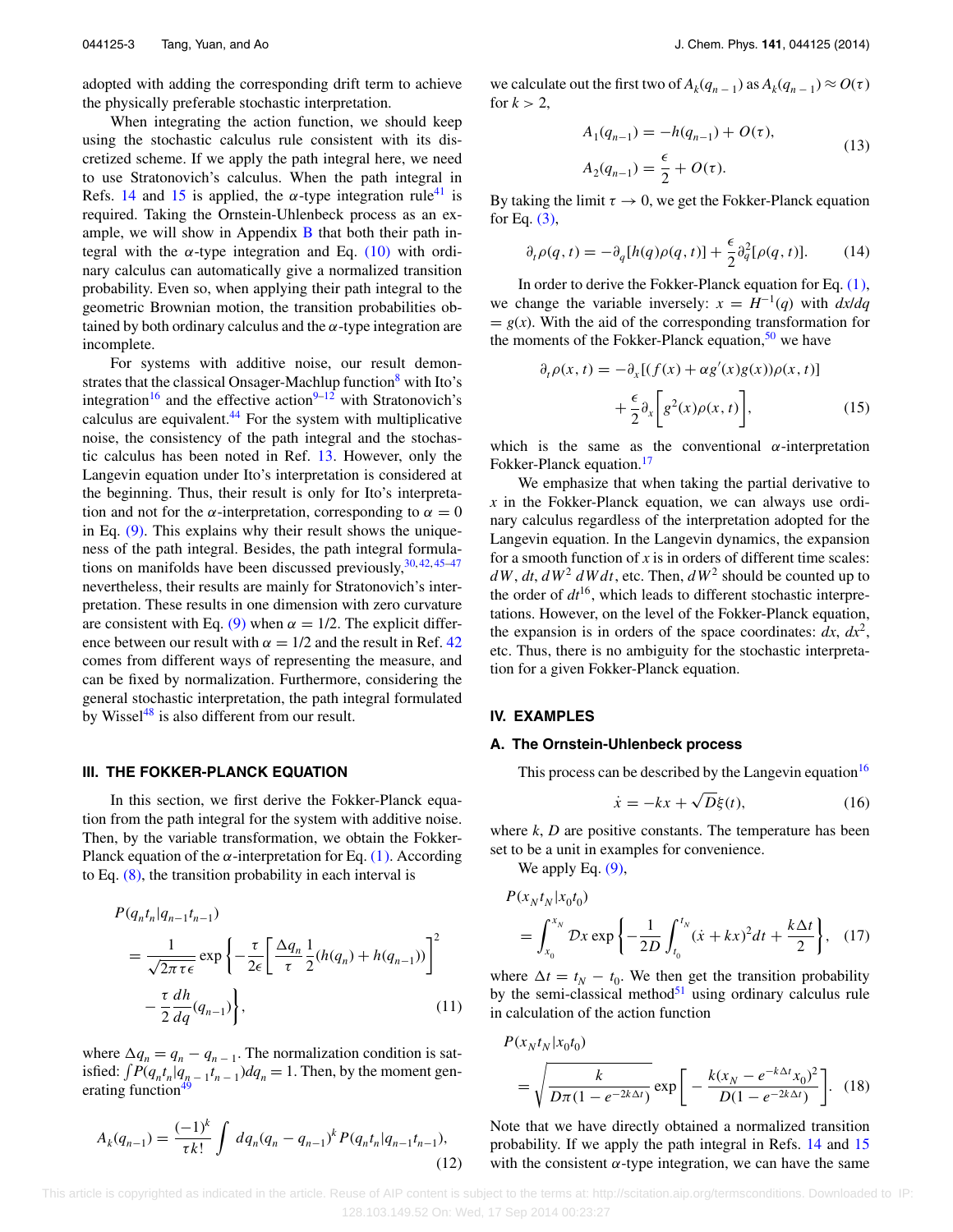<span id="page-4-5"></span>

FIG. 1. (a)–(i) The evolution of the probability distributions for the geometric Brownian motion Eq. [\(19\)](#page-4-1) with  $k = 1$ ,  $\sigma = 1$  and the delta function  $\delta(x_0 - x_0)$ 1) as the initial distribution under different stochastic interpretations:  $\alpha = 0$ ,  $\alpha = 1/2$ , and  $\alpha = 1$ . Different colors denote results from different path integral formulations. The three graphs in the first line correspond to Ito's interpretation ( $\alpha = 0$ ). In this case, our result Eqs. [\(22\)](#page-4-2) and [\(24\)](#page-4-3) coincide. The graphs in the second line correspond to Stratonovich's interpretation ( $\alpha = 1/2$ ). In this case, Eqs. [\(23\)](#page-4-4) and [\(24\)](#page-4-3) coincide. In the third line, the graphs show the result under anti-Ito's interpretation ( $\alpha = 1$ ).

transition probability through a similar procedure. We also note that their path integral with ordinary calculus cannot lead to the correct result Eq. [\(18\).](#page-3-2)

#### **B. The geometric Brownian motion**

This process is popular in mathematical finance and re-cently attracts more interest in physical society.<sup>[52](#page-8-18)</sup> It can be given by the following Langevin equation:<sup>[18](#page-7-12)</sup>

$$
\dot{x} = kx + \sigma x \xi(t),\tag{19}
$$

where  $k$ ,  $\sigma$  are positive constants. We apply Eq. [\(9\),](#page-2-0)

$$
P(x_N t_N | x_0 t_0)
$$
  
=  $\int_{x_0}^{x_N} Dx \exp \left\{-\int_{t_0}^{t_N} \frac{[x - kx - (\alpha - 1/2)\sigma^2 x]^2}{2\sigma^2 x^2} dt\right\}.$  (20)

In the action function, to calculate the path-dependent term

<span id="page-4-2"></span>
$$
\mathbf{S}_0 = \frac{1}{2\sigma^2} \int_{t_0}^{t_N} \frac{\dot{x}^2}{x^2} dt,
$$
 (21)

we make a variable transformation  $y = \ln x$  and then  $\dot{y}$  $= \dot{x}/x$  by ordinary calculus. Thus, through the semi-classical method, $51$  we finally reach the result

$$
P(x_N t_N | x_0 t_0)
$$
  
= 
$$
\frac{1}{\sqrt{2\pi \Delta t} \sigma x_N} e^{-\frac{1}{2\sigma^2 \Delta t} [\ln(x_N/x_0) - (k + (\alpha - 1/2)\sigma^2) \Delta t]^2},
$$
 (22)

where the pre-factor  $1/x_N$  comes from the measure transformation for  $\int_{x_0}^{x_N} \mathcal{D}x$ . This transition probability agrees with Eq.  $(A9)$  for the general stochastic interpretation and the result in Ref. [18,](#page-7-12) where two special cases Ito's and Stratonovich's were discussed.

When applying the path integral in Refs. [14](#page-7-10) and [15,](#page-7-8) we derive two kinds of transition probabilities obtained by two integration rules: ordinary calculus and the *α*-type integration. The detailed calculation can be found in Appendix [A.](#page-5-0) First, with ordinary calculus we have

<span id="page-4-4"></span><span id="page-4-1"></span>
$$
\hat{P}(x_N t_N | x_0 t_0) = \frac{1}{\sqrt{2\pi \Delta t} \sigma x_N} e^{-\frac{1}{2\sigma^2 \Delta t} [\ln(x_N/x_0) - (k - \alpha \sigma^2) \Delta t]^2 - \alpha k \Delta t}.
$$
 (23)

After normalization, i.e., when *αkt* is eliminated, this formula still differs from Eq. [\(22\).](#page-4-2)

<span id="page-4-3"></span>Second, if we use the  $\alpha$ -type integration,<sup>[41](#page-8-8)</sup> we have

$$
\hat{P}(x_N t_N | x_0 t_0)
$$
\n
$$
= \frac{1}{\sqrt{2\pi \Delta t} \sigma x_N} e^{-\frac{1}{2\sigma^2 \Delta t} [\ln(x_N/x_0) - (k - \sigma^2/2)\Delta t]^2 - \alpha k \Delta t}.
$$
\n(24)

After normalization, Eq. [\(24\)](#page-4-3) is still different from Eq. [\(22\)](#page-4-2) except under Ito's interpretation. The comparison of the transition probabilities, Eqs.  $(22)$ – $(24)$  is shown in Fig. [1.](#page-4-5)

#### <span id="page-4-0"></span>**V. CONCLUSION**

From the overdamped Langevin equation with multiplicative noise, we have constructed the path integral formulation for the general *α*-interpretation. It is convenient for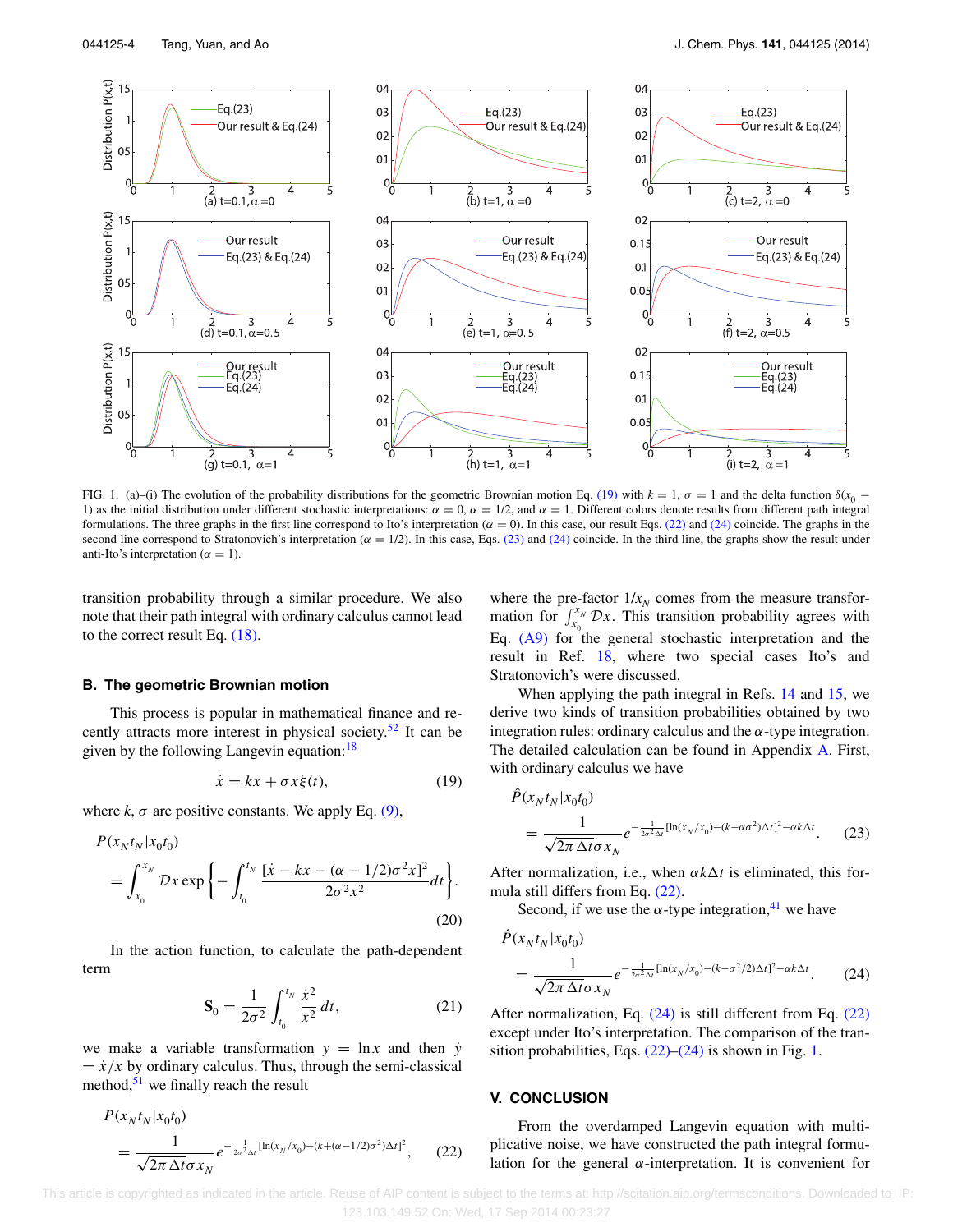applications as ordinary calculus can be applied. The corresponding *α*-interpretation Fokker-Planck equation has been generated, and thus the three widely used descriptions in stochastic process are connected. For the system with additive noise, our result demonstrates the equivalence of the effective action in Ref. [4](#page-7-6) and the classical Onsager-Machlup function with their corresponding stochastic integration. For the system with multiplicative noise, the present path integral provides a complete formulation for general stochastic interpretations directly obeying the conservation law.

For the high dimensional case with a non-singular diffusion matrix, our method can be used similarly to develop the path integral formulation. The fluctuation theorem based on the path integral here can be obtained. The forward and the reverse dynamical processes should be defined in accordance with the *α*-interpretation Fokker-Planck equation. Whether or not the fluctuation theorem is related to the stochastic interpretation is an interesting topic to be explored. The influence of our result on the numerical side need to be illustrated. The connection between our path integral formulation and the op-erator orderings<sup>[53](#page-8-19)</sup> in quantum mechanics also remains to be discovered.

#### **ACKNOWLEDGMENTS**

Stimulating discussions with Hong Qian, Alberto Imparato, David Cai, Andy Lau, Xiangjun Xing, and Bo Yuan are gratefully acknowledged. We thank Jianhong Chen for the critical comments. This work is supported in part by the National 973 Project No. 2010CB529200 and by the Natural Science Foundation of China (NSFC) Project Nos. NSFC61073087 and NSFC91029738.

# <span id="page-5-0"></span>**APPENDIX A: THE PREVIOUS PATH INTEGRAL FOR THE GENERAL STOCHASTIC INTERPRETATION**

In this appendix, we list two kinds of previous path integral formulations for Eq.  $(1)$  under the general stochastic interpretation. The first one is  $13$ 

$$
P(x_N t_N | x_0 t_0)
$$
  
=  $\int_{x_0}^{x_N} \mathcal{D}x \exp \left\{-\int_{t_0}^{t_N} \left[\frac{1}{2g^2 \epsilon} \left(\dot{x} - f + \frac{1}{2} g' g\right)^2 + \frac{g}{2} \left(\frac{f}{g} - \frac{1}{2} g'\right)'\right] dt\right\},$  (A1)

where  $\int_{x_0}^{x_N} \mathcal{D}x \doteq \lim_{N \to \infty} \frac{1}{\sqrt{2\pi \tau \epsilon}}$  $\frac{1}{2\pi\tau\epsilon g(x_N)}$   $\prod_{n=1}^{N-1}$  *f*  $\frac{dx_n}{\sqrt{2\pi\tau\epsilon g(x_n)}}$  and the superscript prime denotes the derivative to *x*. According to their generation on the path integral, the action function obeys ordinary calculus.

Note that their path integral is independent of  $\alpha$  and thus the authors claim the uniqueness of their action function. If applying their path integral with ordinary calculus,  $13$ we notice that the transition probability is always the same for any stochastic interpretation. However, it is known that for the geometric Brownian motion different stochastic interpretations lead to the corresponding different results.<sup>18</sup> We further find that they just develop the path integral formula for the Langevin equation under Ito's interpretation. On the contrary, we start from the Langevin equation under the *α*interpretation and then the action function is not unique but *α*-dependent.

The second previous path integral for the general stochastic interpretation is  $14, 15$  $14, 15$  $14, 15$ 

<span id="page-5-1"></span>
$$
\hat{P}(x_N t_N | x_0 t_0)
$$
\n
$$
= \int_{x_0}^{x_N} \mathcal{D}x \exp\left\{-\int_{t_0}^{t_N} \alpha \frac{1}{2g^2 \epsilon} (\dot{x} - f + \alpha g' g)^2 dt -\alpha \int_{t_0}^{t_N} f' dt\right\},
$$
\n(A2)

where  $\int_{x_0}^{x_N} \mathcal{D}x \doteq \lim_{N \to \infty} \frac{1}{\sqrt{2\pi \tau \epsilon}}$  $\frac{1}{2\pi\tau\epsilon g(x_N)}$   $\prod_{n=1}^{N-1}$   $\int \frac{dx_n}{\sqrt{2\pi\tau\epsilon g(x_n)}}$ . The symbol  $\int_{t_{0}^{1}}^{t_{N}}$  means the integrand obeys the *α*-type integration:<sup>[41](#page-8-8)</sup> for a smooth function  $F(x(t))$ ,

<span id="page-5-3"></span>
$$
dF(x) \approx F'(x)dx + \frac{1-2\alpha}{2}F''(x)g^{2}(x)dt.
$$
 (A3)

The symbol of integral without subscript is the ordinary integral, i.e.,  $\int_{t_0}^{t_N} \frac{1}{2} = \int_{t_0}^{t_N}$ . Thus, we omit the subscript 1/2 of  $\int_{t_0}^{t_{N}} \frac{1}{2}$  in this paper. The integral for the Jacobian term does not specify the stochastic interpretation and always obeys ordinary calculus.

We notice that it is necessary to use the  $\alpha$ -type integration for the action function, as their corresponding discretization is at the point  $\alpha x_n + (1 - \alpha)x_{n-1}$  in each interval. For the case with additive noise, Eq. [\(A2\)](#page-5-1) becomes

<span id="page-5-2"></span>
$$
\hat{P}(x_{N}t_{N}|x_{0}t_{0})
$$
\n
$$
= \int_{x_{0}}^{x_{N}} \mathcal{D}x \exp\left\{-\int_{t_{0}}^{t_{N}} \alpha \frac{1}{2g^{2}\epsilon}(\dot{x} - f)^{2}dt -\alpha \int_{t_{0}}^{t_{N}} f'dt\right\}.
$$
\n(A4)

We find that for the Ornstein-Uhlenbeck process the transition probability calculated by Eq. [\(A4\)](#page-5-2) directly with ordinary calculus is not normalized automatically. On the contrary, the corresponding *α*-type integration directly leads to a normalized transition probability. Therefore, the consistent stochastic integration is necessary to calculate the action function.

However, for the geometric Brownian motion, we will show in the following that the transition probabilities by applying Eq.  $(A2)$  with both ordinary calculus and the  $\alpha$ -type integration are not consistent with the known result.<sup>[18](#page-7-12)</sup> Before that, we first provide the transition probability for the geometric Brownian motion under the general stochastic interpretation by generalizing the derivation in Ref. [18.](#page-7-12)

For the one-dimensional geometric Brownian motion under the *α*-interpretation, the equivalent equation under Ito's interpretation is

<span id="page-5-4"></span>
$$
\dot{x} = (k + \alpha \sigma^2)x + \sigma x \xi(t). \tag{A5}
$$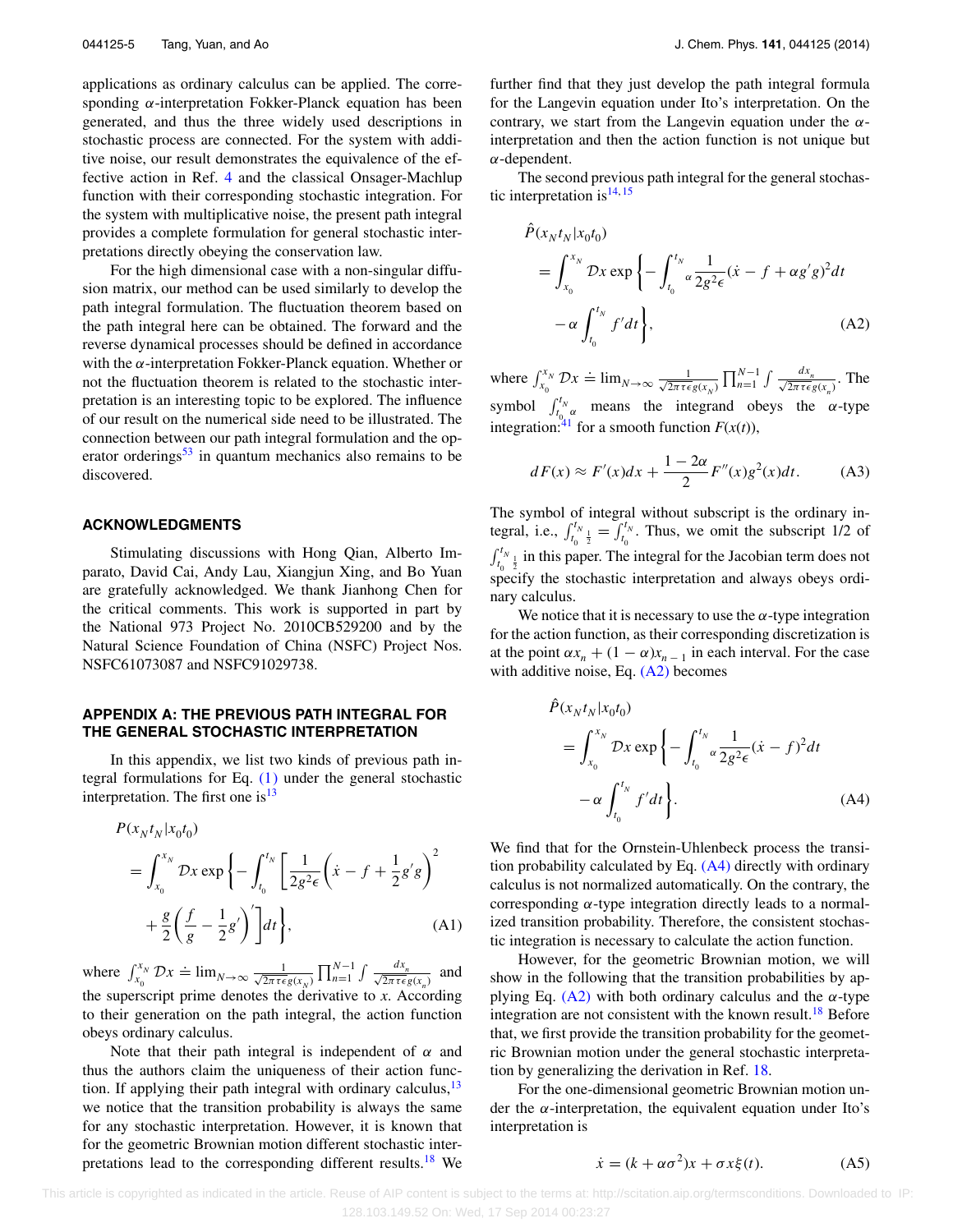The Ito's formula,<sup>[16](#page-7-9)</sup> i.e.,  $\alpha = 0$  in Eq. [\(A3\),](#page-5-3) tells that for  $F(x)$  $=$  ln  $x$ ,

$$
dF(x) \approx \left(k + \alpha \sigma^2 - \frac{1}{2}\sigma^2\right)dt + \sigma dW(t). \tag{A6}
$$

As a result, the solution to Eq.  $(A5)$  given initial condition  $x_0$ at time  $t_0$  is

$$
x(t) = x_0 \exp\left\{ \left[ k + \left( \alpha - \frac{1}{2} \right) \sigma^2 \right] t + \sigma W(t) \right\}.
$$
 (A7)

By the distribution function of  $x(t)$ 

$$
P\left(\frac{W(\Delta t)}{\sqrt{\Delta t}} \le \frac{[\ln(x_N/x_0) - (k + (\alpha - 1/2)\sigma^2)\Delta t]}{\sigma\sqrt{\Delta t}}\right),\tag{A8}
$$

we get the transition probability

<span id="page-6-1"></span>
$$
P(x_N t_N | x_0 t_0)
$$
  
= 
$$
\frac{1}{\sqrt{2\pi \Delta t} \sigma x_N} e^{-\frac{1}{2\sigma^2 \Delta t} [\ln(x_N/x_0) - (k + (\alpha - 1/2)\sigma^2) \Delta t]^2}
$$
. (A9)

It is consistent with Eq. [\(22\)](#page-4-2) for the general stochastic interpretation and the previous result in Ref. [18,](#page-7-12) where Ito's and Stratonovich's cases were discussed.

Now, we apply Eq.  $(A2)$  and have the action function

$$
\hat{\mathbf{S}} = \frac{1}{2\sigma^2} \int_{t_0}^{t_N} \alpha \left\{ \frac{\dot{x}^2}{x^2} - 2(k - \alpha \sigma^2) \frac{\dot{x}}{x} + (k - \alpha \sigma^2)^2 \right\} dt + \alpha k \Delta t.
$$
\n(A10)

We then use two different integration rules separately. First, we use ordinary calculus. For the first term of the action function, we make a variable transformation  $y = \ln x$  and thus  $\dot{y} = \dot{x}/x$ . Then, with the semi-classical method on a free particle,  $51$  we have Eq. [\(23\).](#page-4-4)

Second, if we use the  $\alpha$ -type integration for the action function, then

$$
\frac{1}{2\sigma^2} \int_{t_0}^{t_N} \alpha \left(\frac{\dot{x}}{x}\right) dt = \frac{1}{2\sigma^2} \left[ \ln \left(\frac{x_N}{x_0}\right) + \left(\frac{1}{2} - \alpha\right) \sigma^2 \Delta t \right].
$$
\n(A11)

Besides, for the variable transformation  $y = \ln x$ , we should have  $\dot{y} = \dot{x}/x - (1/2 - \alpha)\sigma^2$  and finally obtain Eq. [\(24\)](#page-4-3) after similar procedure.

# <span id="page-6-0"></span>**APPENDIX B: PATH INTEGRAL FORMULATION OF THE EQUIVALENT** *α***-FORM**

In this appendix, we provide another way to develop the path integral formulation starting from the one-dimensional Langevin equation under the *α*-interpretation. Instead of modifying the drift term and writing down its equivalent Langevin equation in Stratonovich's form, we directly use Eq. [\(1\).](#page-1-3) The  $\alpha$ -type chain rule, Eq.  $(A3)$ , should be applied to do the variable transformation,  $q = H(x)$ ,

$$
dH(x) \approx H'(x)dx + \frac{1-2\alpha}{2}H''(x)g^{2}(x)dt, \qquad (B1)
$$

where the superscript prime denotes the derivative to *x*. Then, with  $H'(x) = 1/g(x)$  and  $H''(x) = -g'(x)/g^2(x)$  Eq. [\(1\)](#page-1-3) can be transformed to be a Langevin equation with additive noise

$$
\dot{q} - h(q) = \xi(t),\tag{B2}
$$

with

$$
h(q) = \frac{f(H^{-1}(q))}{g(H^{-1}(q))} + \left(\alpha - \frac{1}{2}\right)g'(H^{-1}(q)).
$$
 (B3)

For the sake of consistency, as we have chosen the *α*-interpretation, the corresponding discretized Langevin equation should be

$$
q_n - q_{n-1} - [\alpha h(q_n) + (1 - \alpha)h(q_{n-1})]\tau = W_n - W_{n-1}.
$$
\n(B4)

Thus, the Jacobian for the variable transformation between  $q(t)$  and  $W(t)$  becomes

$$
J \approx \exp\bigg[-\alpha \tau \sum_{n=1}^{N-1} \frac{dh(q_n)}{dq_n}\bigg].
$$
 (B5)

Then, with the property of Wiener process and the Chapman-Kolmogorov equation, $^{13}$  the transition probability is obtained

$$
P(q_N t_N | q_0 t_0) = \int_{q_0}^{q_N} Dq \exp\left\{-\int_{t_0}^{t_N} \frac{1}{2\epsilon} [\dot{q} - h(q)]^2 dt -\alpha \int_{t_0}^{t_N} \frac{dh(q)}{dq} dt\right\}.
$$
 (B6)

To get the transition probability  $P(x_N t_N | x_0 t_0)$  for Eq. [\(1\),](#page-1-3) we change the variable reversely,

<span id="page-6-2"></span>
$$
P(x_N t_N | x_0 t_0) = \int_{x_0}^{x_N} \mathcal{D}x \exp \left\{ - \int_{t_0}^{t_N} \alpha \frac{1}{2g^2 \epsilon} (\dot{x} - f)^2 dt - \alpha \int_{t_0}^{t_N} g \left[ \frac{f}{g} + \left( \alpha - \frac{1}{2} \right) g' \right] dt \right\}. \tag{B7}
$$

The different forms of the present path integral come from the equivalent Langevin equation under different stochastic interpretations. With the consistent calculus rule, all the forms are equivalent. The corresponding integration rule should be applied with the specific form of the present path integral. Therefore, one can conveniently choose the path integral form with the integration rule for the problem considered.

<span id="page-6-3"></span>For additive noise cases, Eq.  $(B7)$  becomes

$$
P(x_N t_N | x_0 t_0) = \int_{x_0}^{x_N} \mathcal{D}x \exp \left\{ - \int_{t_0}^{t_N} \frac{1}{2g^2 \epsilon} (\dot{x} - f)^2 dt - \alpha \int_{t_0}^{t_N} f' dt \right\},
$$
 (B8)

which is the same as Eq.  $(A4)$ . This demonstrates that the present path integral formulation and that in Refs. [14](#page-7-10) and [15](#page-7-8) show no difference for the additive noise cases. It should be emphasized that though Eq. [\(B8\)](#page-6-3) explicitly contains an *α*-term, it is independent of *α* after integration. Because the integral  $\int_{t_0}^{t_N} \alpha$  should be done through the  $\alpha$ -type integration, which will eliminate the  $\alpha$ -term on the exponent.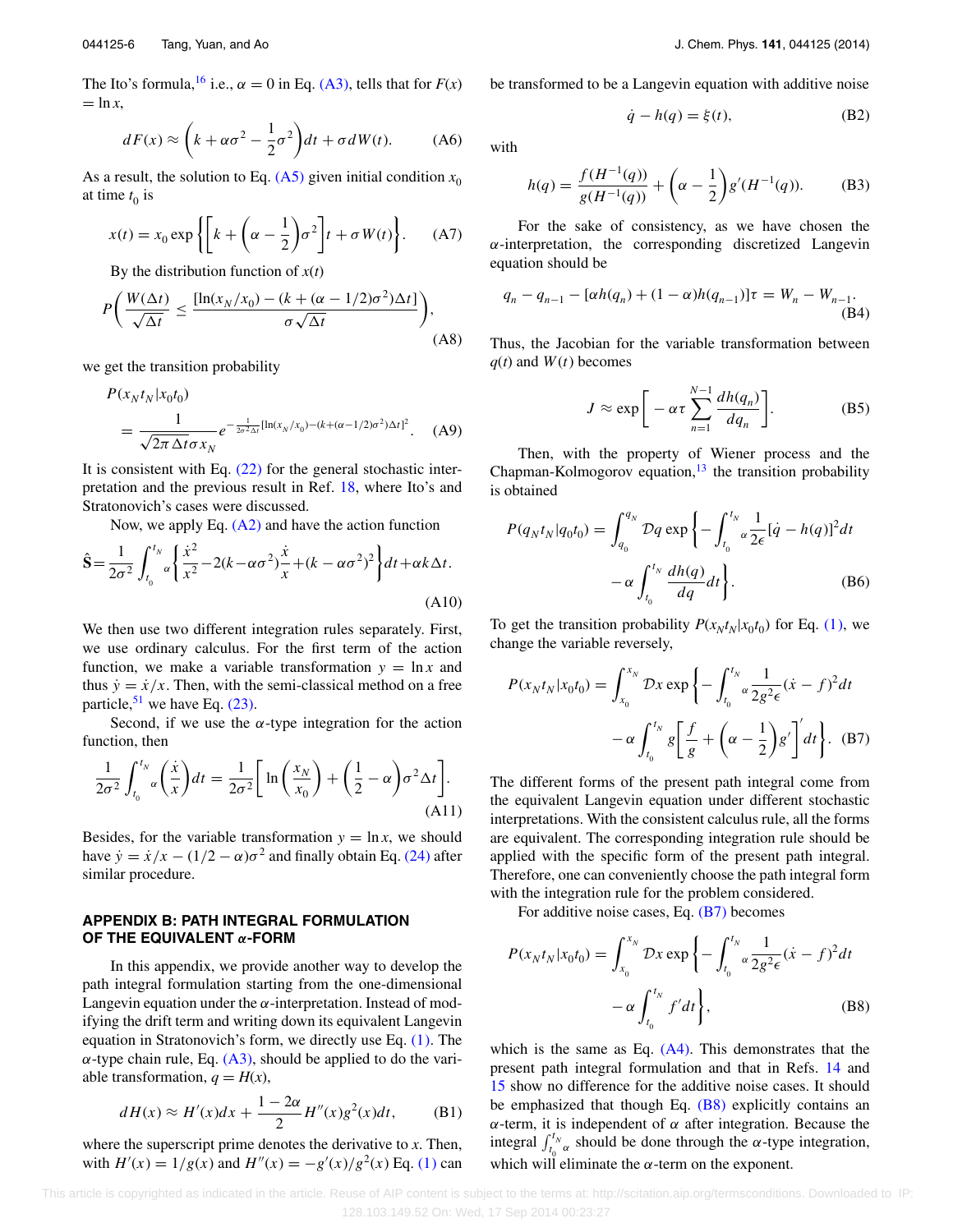## <span id="page-7-16"></span>**APPENDIX C: PATH INTEGRAL FORMULATION IN HIGH DIMENSION**

In this appendix, we follow the method in the main text to implement the path integral formalization for the *m*dimensional Langevin equation with multiplicative noise

$$
\dot{x}^i = f^i(\mathbf{x}) + g^{ij}(\mathbf{x})\xi^j(t),\tag{C1}
$$

where  $x^i$  denotes the *i*th component of the *m*-dimensional position vector,  $\dot{x}$ <sup>*i*</sup> denotes its time derivative,  $\dot{f}(\mathbf{x})$  is the *i*th component of the drift term. The noise  $\xi^{j}(t)$  is the *j*th component of the *l*-dimensional Gaussian white noise with  $\langle \xi^{j}(t) \rangle$  $= 0$ ,  $\langle \xi^s(t) \xi^j(t') \rangle = \epsilon \delta^{sj} \delta(t - t')$  with the average taken with respect to the noise distribution, and  $g^{ij}(\mathbf{x})\xi^{j}(t)$  models the stochastic force. Here,  $g^{ij}(\mathbf{x})$  is an  $m \times l$  tensor and  $D^{ik}(\mathbf{x})$  $= g^{ij}(\mathbf{x})g^{kj}(\mathbf{x})/2$  ( $k = 1, \ldots, m$ ) denotes the  $m \times m$  diffusion matrix. The Einstein's summation rule has been used. We mention that  $l > m$  means the dimension of the noise may be larger than the dimension of the system. However, here we discuss the case where the tensor  $g_{ij}$  is invertible for convenience of calculation, and thus  $(g^{-1})^{ki}g^{ij} = g^{ij}(g^{-1})^{jk} = \delta_{ik}$ .

Following the derivation for the one-dimensional case, we next implement the path integral formalization. The Eq.  $(C1)$  under the  $\alpha$ -interpretation has the equivalent Stratonovich's form

$$
\dot{x}^i = f^i(\mathbf{x}) + \left(\alpha - \frac{1}{2}\right) \Delta f^i(\mathbf{x}) + g^{ij}(\mathbf{x}) \xi^j(t), \qquad \text{(C2)}
$$

where the drift  $\Delta f^i(\mathbf{x})$  is<sup>[17](#page-7-11)</sup>

$$
\Delta f^i(\mathbf{x}) = \sum_j \sum_k g^{kj} \partial_{x^k} g^{ij}.
$$
 (C3)

Now, the ordinary calculus can be applied to the variable transformation due to Stratonovich's calculus. Thus, by multiplying (*g*−1) *ki*, and using the variable transformation *qk*  $= H^k(\mathbf{x})$  with  $\partial_{x^i} q^k = \partial_{x^i} H^k = (g^{-1})^{ki}$ , we get the Langevin equation with the additive noise

$$
\dot{q}^k = h^k(\mathbf{q}) + \xi^k(t),\tag{C4}
$$

where  $h^k(\mathbf{q}) = (g^{-1})^{ki}[H^{-1}(\mathbf{q})] \cdot \{f^i[H^{-1}(\mathbf{q})] + (\alpha - 1/2)\Delta f^i\}$  $[H^{-1}(\mathbf{q})]$ , and  $H^{-1}$  is the inverse of the variable transformation with  $\partial (H^{-1})^i / \partial q^k = g^{ik}$ .

To get the transition probability for Eq.  $(C4)$ , we discretize the time into *N* segments:  $t_0 < t_1 < \cdots < t_{N-1}$  $lt$  *t<sub>N</sub>* with  $\tau = t_n - t_{n-1}$  small, and let  $q_n^k = q^k(t_n)$ . As we have chosen the equivalent Stratonovich's form, the corresponding discretized Langevin equation should be

$$
q_n^k - q_{n-1}^k - \left[ \frac{h(q_n^k) + h(q_{n-1}^k)}{2} \right] \tau = W_n^k - W_{n-1}^k, \quad (C5)
$$

where  $W^k(t)$  is the Wiener process given by  $dW^k(t)$  $= \xi^{k}(t)dt$ . Thus, the Jacobian for the variable transformation between  $q(t)$  and  $W(t)$  is a multiplication of the Jacobian for each component of the vector

$$
J \approx \prod_{k=1}^{m} \exp\bigg[-\frac{\tau}{2} \sum_{n=1}^{N-1} \frac{dh^{k}(\mathbf{q}_{n})}{dq_{n}^{k}}\bigg].
$$
 (C6)

Then, with the property of Wiener process and the Chapman-Kolmogorov equation, $16$  the transition probability is obtained

 $P(\mathbf{q}_M t_M | \mathbf{q}_0 t_0)$ 

$$
= \int_{\mathbf{q}_0}^{\mathbf{q}_N} \mathcal{D}\mathbf{q} \exp\left\{-\int_{t_0}^{t_N} \frac{1}{2\epsilon} \sum_{k=1}^m \left[ (q^k - h^k(\mathbf{q}))^2 + \frac{dh^k(\mathbf{q})}{dq^k} \right] dt \right\},
$$
\n(C7)

<span id="page-7-18"></span>where  $\int_{\mathbf{q}_0}^{\mathbf{q}_N} \mathcal{D}\mathbf{q} \equiv \lim_{N \to \infty} \frac{1}{(\sqrt{2\pi \tau \epsilon})^m} \prod_{k=1}^m \prod_{n=1}^{N-1} \int \frac{dq_n^k}{\sqrt{2\pi \tau \epsilon}}$ . The integral on the exponent obeys ordinary calculus, and the last term comes from the Jacobian.

To get the transition probability  $P(\mathbf{x}_{N}t_{N}|\mathbf{x}_{0}t_{0})$  for Eq. [\(C1\)](#page-7-18) under the  $\alpha$ -interpretation, we change the variable by  $x^i$  $= (H^{-1})^i$ (**q**) with  $\partial (H^{-1})^i / \partial q^k = g^{ik}$ ,

<span id="page-7-20"></span>
$$
P(\mathbf{x}_{N}t_{N}|\mathbf{x}_{0}t_{0})
$$
\n
$$
= \int_{\mathbf{x}_{0}}^{\mathbf{x}_{N}} \mathcal{D}\mathbf{x} \exp\left\{-\int_{t_{0}}^{t_{N}} \frac{1}{2} dt \left\{\frac{1}{2\epsilon} \left(\dot{x}^{i} - f^{i}\right) - \left(\alpha - \frac{1}{2}\right) \Delta f^{i}\right\}^{t} (g^{-1})^{ki} (g^{-1})^{kj}\right\}
$$
\n
$$
\times \left(\dot{x}^{j} - f^{j} - \left(\alpha - \frac{1}{2}\right) \Delta f^{j}\right)
$$
\n
$$
+ \frac{1}{2} g^{ik} \frac{d}{dx^{i}} [(g^{-1})^{kj} \left(f^{j} + \left(\alpha - \frac{1}{2}\right) \Delta f^{j}\right)]\right\}, \quad (C8)
$$

where  $\int_{\mathbf{x}_0}^{\mathbf{x}_N} \mathcal{D}\mathbf{x} \equiv \lim_{N \to \infty} \frac{1}{(\sqrt{2\pi \tau \epsilon})^m} \prod_{k=1}^m \prod_{n=1}^{N-1} \int \frac{[g^{-1}(\mathbf{x}_n)]^{ki} dx_n^i}{\sqrt{2\pi \tau \epsilon}}$ . The symbol  $\int_{t_0}^{t} \frac{1}{2}$  means that the integral on the exponent obeys Stratonovich's calculus. Note that Eq. [\(C8\)](#page-7-20) when *α*  $= 1/2$  is consistent with the result in Ref. [42.](#page-8-9)

- <span id="page-7-5"></span><span id="page-7-0"></span>1H. K. Janssen, [Lect. Notes Phys.](http://dx.doi.org/10.1007/3-540-09523-3_2) **104**, 25 (1979).
- <span id="page-7-19"></span>2D. M. Zuckerman and T. B. Woolf, [Phys. Rev. E](http://dx.doi.org/10.1103/PhysRevE.63.016702) **63**, 016702 (2000).
- <span id="page-7-6"></span>3K. R. Glaesemann and L. E. Fried, [J. Chem. Phys.](http://dx.doi.org/10.1063/1.1529682) **118**, 1596 (2003).
- 4P. Faccioli, M. Sega, F. Pederiva, and H. Orland, [Phys. Rev. Lett.](http://dx.doi.org/10.1103/PhysRevLett.97.108101) **97**, 108101 (2006).
- 5J. Wang, K. Zhang, H. Lu, and E. Wang, [Phys. Rev. Lett.](http://dx.doi.org/10.1103/PhysRevLett.96.168101) **96**, 168101 (2006).
- 6G. Gobbo, A. Laio, A. Maleki, and S. Baroni, [Phys. Rev. Lett.](http://dx.doi.org/10.1103/PhysRevLett.109.150601) **109**, 150601 (2012).
- <span id="page-7-2"></span><span id="page-7-1"></span>7J. Wang, K. Zhang, and E. Wang, [J. Chem. Phys.](http://dx.doi.org/10.1063/1.3478547) **133**, 125103 (2010).
- <span id="page-7-3"></span>8S. Machlup and L. Onsager, [Phys. Rev.](http://dx.doi.org/10.1103/PhysRev.91.1512) **91**, 1512 (1953).
- 9R. Graham, [Z. Phys. B: Condens. Matter](http://dx.doi.org/10.1007/BF01312935) **26**, 281 (1977).
- <span id="page-7-17"></span>10P. Arnold, [Phys. Rev. E](http://dx.doi.org/10.1103/PhysRevE.61.6099) **61**, 6099 (2000).
- 11M. Chaichian and A. Demichev, *Stochastic Processes and Quantum Mechanics, Path Integrals in Physics* (IOP, Bristol, 2001), Vol. I.
- <span id="page-7-7"></span><span id="page-7-4"></span>12D. Chatterjee and B. J. Cherayil, [Phys. Rev. E](http://dx.doi.org/10.1103/PhysRevE.82.051104) **82**, 051104 (2010).
- <span id="page-7-10"></span>13K. L. Hunt and J. Ross, [J. Chem. Phys.](http://dx.doi.org/10.1063/1.442098) **75**, 976 (1981).
- <span id="page-7-8"></span>14A. W. C. Lau and T. C. Lubensky, [Phys. Rev. E](http://dx.doi.org/10.1103/PhysRevE.76.011123) **76**, 011123 (2007).
- <span id="page-7-9"></span>15Z. G. Arenas and D. G. Barci, [Phys. Rev. E](http://dx.doi.org/10.1103/PhysRevE.81.051113) **81**, 051113 (2010).
- 16C. W. Gardiner, *Handbook of Stochastic Methods* (Springer, Berlin, 2004).
- <span id="page-7-12"></span><span id="page-7-11"></span>17J. Shi, T. Chen, R. Yuan, B. Yuan, and P. Ao, [J. Stat. Phys.](http://dx.doi.org/10.1007/s10955-012-0532-8) **148**, 579 (2012).
- 18B. Øksendal, *Stochastic Differential Equations: An Introduction with Applications*, 3rd ed. (Springer, Berlin, 1992).
- <span id="page-7-13"></span>19N. Van Kampen, [J. Stat. Phys.](http://dx.doi.org/10.1007/BF01007642) **24**, 175 (1981).
- <span id="page-7-14"></span>20L. Schulman, *Techniques and Applications of Path Integration* (Wiley, New York, 1981), Vol. 140.
- <span id="page-7-15"></span>21D. J. Evans, E. G. D. Cohen, and G. P. Morriss, [Phys. Rev. Lett.](http://dx.doi.org/10.1103/PhysRevLett.71.2401) **71**, 2401 (1993).